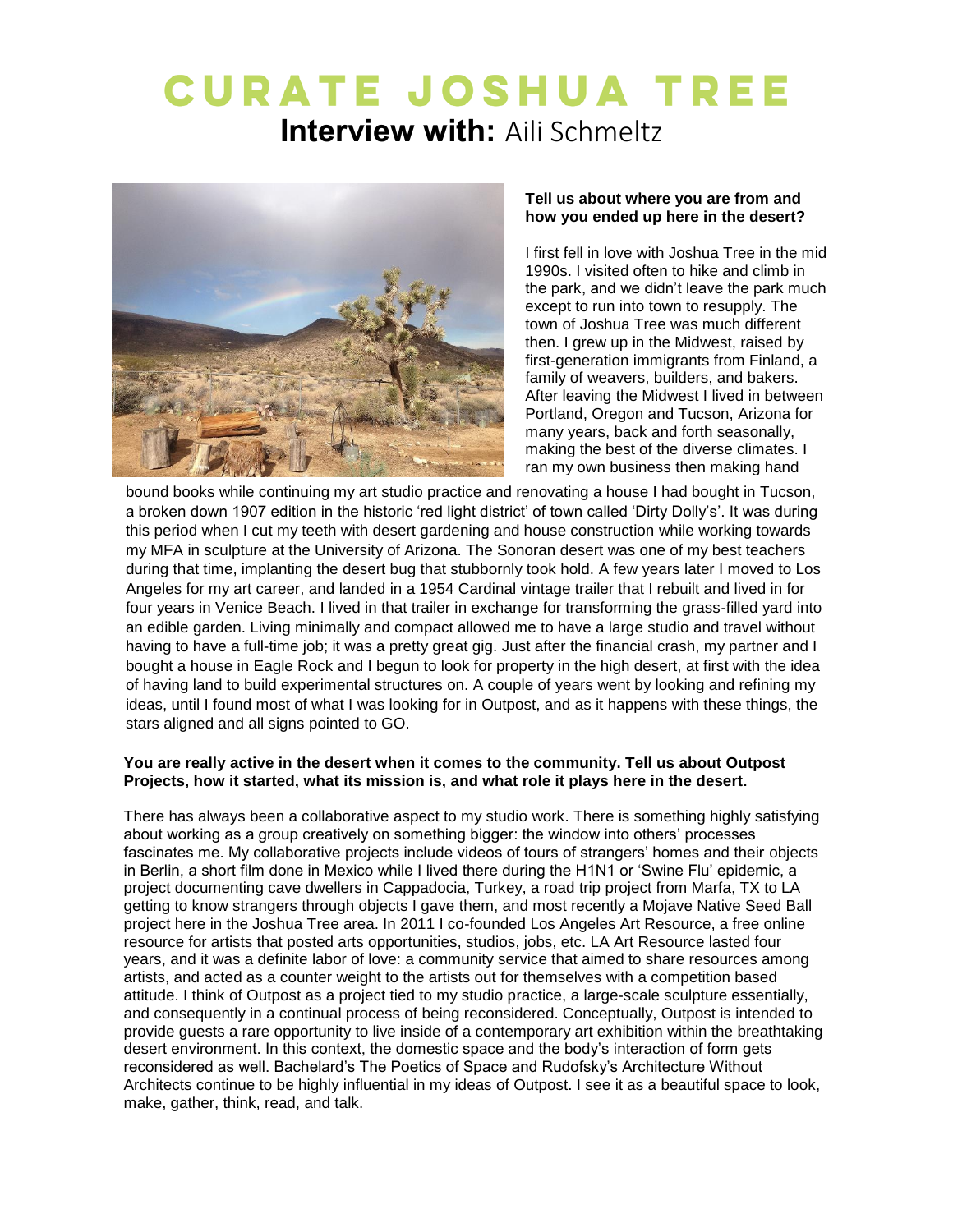Outpost Projects has evolved as an exhibition space as I invite different curators to put together shows of their own design. Included in that invitation is the opportunity for the curators to organize events, workshops, retreats, or gatherings within the duration of their exhibition. We have also hosted weddings, magazine release parties, filming's, writers' and artist retreats, film screenings, and university programs on the property.

## You are also a part of a permaculture group here in the high desert. Can you talk about the group **and its significance in your life and work?**

My interest in Permaculture was born out of my love of plants and gardening, and being outside. Permaculture techniques are derived from the study of natural systems, and applying observations of natural systems to earth care and repair to regenerate damaged ecosystems and communities. That is a pretty general definition, I realize, and there are many aspects to it, some more realistic than others. The five acres that Outpost Projects is on was a foreclosure property with a jackrabbit homesteader cabin on it, a structure that is commonly referred to as a 'built more' cabin, where different owners kept adding rooms to the original 1958 cabin. The land is in a little pocket of plush pristine Mojave Desert loaded with Joshua Trees, chollas, creosote, etc., but also has areas of pretty damaged desert ecosystem from the previous owner who was a bit of a hoarder. After months of demolition inside and outside of the house, I was left with a blank slate shell of a house and open patches of decomposed granite dirt. I started initially going to the Permaculture team meetings to get some advice on what to plant, what grows well, what the challenges were here, and to meet the real deal locals who hold the secret powers. Even though I had a lot of experience growing things in the Sonoran desert, I soon learned that the Mojave is a completely different can of worms. This slice of the Mojave gets an incredibly low amount of water per year, somewhere around 3-5 inches annually, and the temperatures swing wildly. The property is on a mesa at about 3600 ft., so the wind is pretty much always blowing. From the Permaculture group I got a ton of advice from experienced, interesting folks, including some veteran gardeners of the area who have many years of wisdom to share. My involvement in the group itself waxes and wanes depending on my schedule and energy levels, but I continue to study the techniques and ideas on my own, as I am able.

In the last two years since we have planted dozens if not hundreds of native trees and plants on the property experimenting with permaculture techniques such as water harvesting, olla irrigation pots, planting on contour, guild planting, swales, and gabion walls. These ideas from permaculture are entering my artwork in a very significant and interesting way right now; this integrative manner of research shifts the conversation into unexpected pathways.

#### http://transitionioshuatree.org/get-involved/permaculture-project-team/

## **Your latest work really pulls from the landscape, in particular the sunset. Can you talk about the process of this new body of work and what you are thinking about?**

#### This new body of work I started this summer in the studio at Outpost is called

Object/Window/Both/Neither. I just finished building the studio space in June in a renovated garage and attached shed, so this summer of working was a celebratory retreat for myself. The idea behind the series developed as I was renovating the house, painting the interior walls a pure glowing white, an effect that pops the landscape through the large windows forward spatially, becoming the object, the walls in turn recede to backdrop. This is an eye game that I have played since I was a kid, letting my vision slip into figure/ground obscurity. The pieces that began the series I consider to be both sculptures and paintings, windows and objects. I wander the desert often, watching the light flatten and then sculpt the shapes. The land and plants continually shape shift, form and erode, erase and reconfigure. The paint is applied to the canvas covered panels to emphasize the contrast of viscosity, so that the extreme difference of super glossy to ultra matte color vibrate off of one another to create a moiré effect as you walk around the work, emphasizing the per formative object-hood of viewing sculpture.

The shapes are abstractions based on the view of the mesas, the wash, the rugged lines of earth to sky, out of the windows as I worked. The palette is of the sky at different times of the day, dawn and dusk primarily; the preliminary sketches for the pieces are shapes cut out of paper creating a shaped frame,